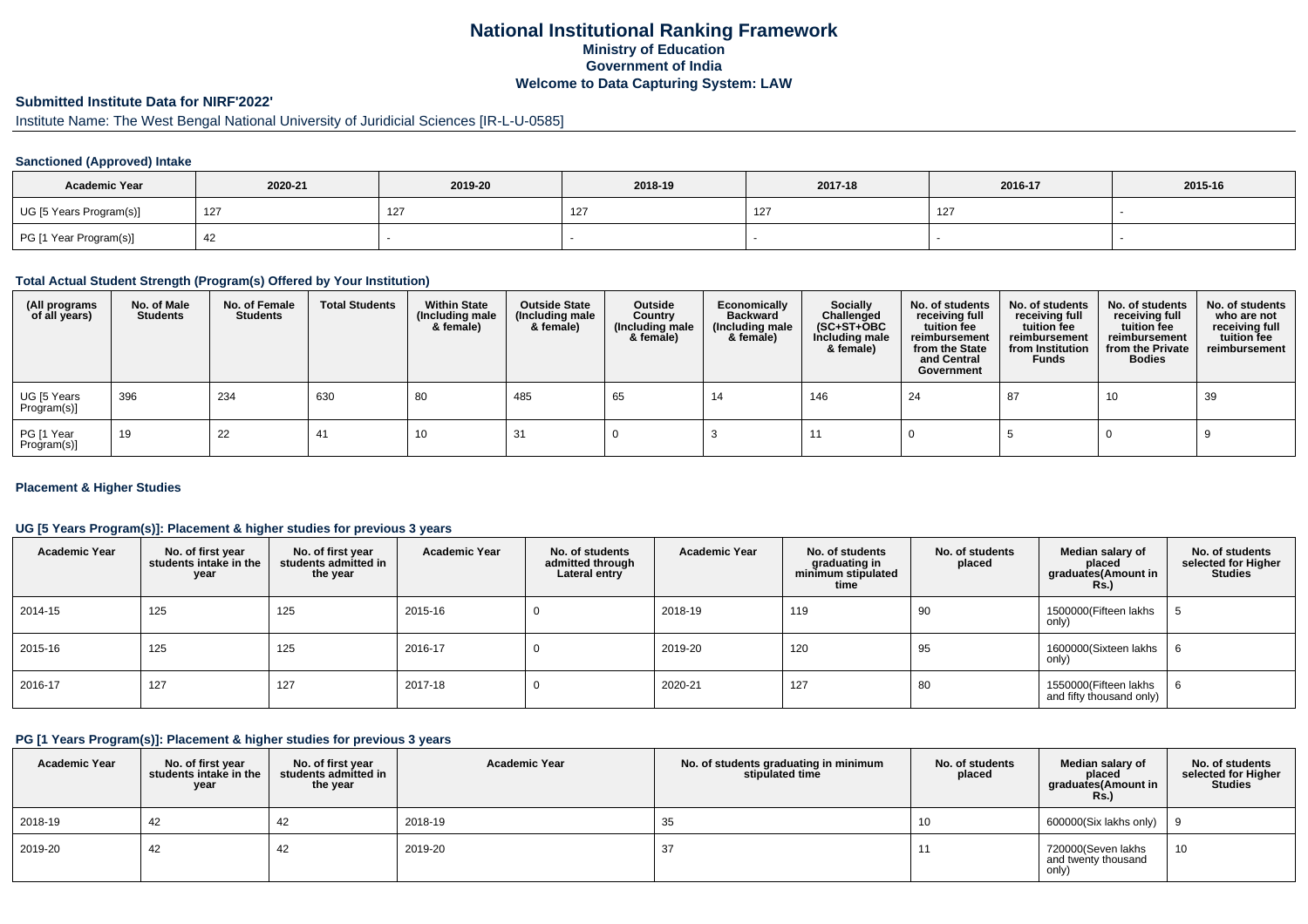| 2020-21 |  | 2020-21 |  | 700000(Sever)<br>0.00103<br>n lakhs<br>only) |  |
|---------|--|---------|--|----------------------------------------------|--|
|         |  |         |  |                                              |  |

#### **Ph.D Student Details**

| Ph.D (Student pursuing doctoral program till 2020-21 Students admitted in the academic year 2020-21 should not be entered here.) |         |                       |         |  |
|----------------------------------------------------------------------------------------------------------------------------------|---------|-----------------------|---------|--|
|                                                                                                                                  |         | <b>Total Students</b> |         |  |
| Full Time                                                                                                                        |         | -91                   |         |  |
| Part Time                                                                                                                        |         |                       |         |  |
| No. of Ph.D students graduated (including Integrated Ph.D)                                                                       |         |                       |         |  |
|                                                                                                                                  | 2020-21 | 2019-20               | 2018-19 |  |
| Full Time                                                                                                                        |         | 10                    |         |  |
| Part Time                                                                                                                        |         |                       |         |  |

## **Financial Resources: Utilised Amount for the Capital expenditure for previous 3 years**

| Academic Year                                                                                        | 2020-21                                                                                 | 2019-20                                                                      | 2018-19                                                                                    |  |  |  |  |
|------------------------------------------------------------------------------------------------------|-----------------------------------------------------------------------------------------|------------------------------------------------------------------------------|--------------------------------------------------------------------------------------------|--|--|--|--|
|                                                                                                      | <b>Utilised Amount</b>                                                                  | <b>Utilised Amount</b>                                                       | <b>Utilised Amount</b>                                                                     |  |  |  |  |
| Annual Capital Expenditure on Academic Activities and Resources (excluding expenditure on buildings) |                                                                                         |                                                                              |                                                                                            |  |  |  |  |
| Library                                                                                              | 14255950 (One crore forty two lakhs fifty five thousand nine<br>hundred and fifty only) | 3872061 (Thirty eight lakhs seventy two thousand sixty one<br>only)          | 1008275 (Ten lakhs eight thousand two hundred seventy five<br>only)                        |  |  |  |  |
| New Equipment for Laboratories                                                                       | 10163462 (One crore one lakh sixty three thousand four<br>hundred and sixty two only)   | 0 (Not applicable)                                                           | 0 (Not applicable)                                                                         |  |  |  |  |
| Other expenditure on creation of Capital Assets (excluding<br>expenditure on Land and Building)      | 6883818 (Sixty eight lakhs eighty three thousand eight hundred<br>and eighteen only)    | 9829582 (Ninety eight lakhs twenty nine thousand five hundred<br>eighty two) | 42426631 (Four crore twenty four lakhs twenty six thousand six<br>hundred thirty one only) |  |  |  |  |

# **Financial Resources: Utilised Amount for the Operational expenditure for previous 3 years**

| <b>Academic Year</b>                                                                                                                                                                            | 2020-21                                                                                  | 2019-20                                                                                              | 2018-19                                                                                      |  |  |  |  |
|-------------------------------------------------------------------------------------------------------------------------------------------------------------------------------------------------|------------------------------------------------------------------------------------------|------------------------------------------------------------------------------------------------------|----------------------------------------------------------------------------------------------|--|--|--|--|
|                                                                                                                                                                                                 | <b>Utilised Amount</b>                                                                   | <b>Utilised Amount</b>                                                                               | <b>Utilised Amount</b>                                                                       |  |  |  |  |
| <b>Annual Operational Expenditure</b>                                                                                                                                                           |                                                                                          |                                                                                                      |                                                                                              |  |  |  |  |
| Salaries (Teaching and Non Teaching staff)                                                                                                                                                      | 146601907 (Fourteen crore sixty six lakhs one thousand nine<br>hundred and seven only)   | 141884867 (Fourteen crore eighteen lakhs eighty four<br>thousand eight hundred and sixty seven only) | 93764670 (Nine crore thirty seven lakhs sixty four thousand six<br>hundred and seventy only) |  |  |  |  |
| Maintenance of Academic Infrastructure or consumables and<br>other running expenditures (excluding maintenance of hostels<br>and allied services, rent of the building, depreciation cost, etc) | 49751205 (Four crore ninety seven lakhs fifty one thousand<br>two hundred and five only) | 30015711 (Three crore fifteen thousand seven hundred and<br>eleven only)                             | 31199189 (Three crore eleven lakhs ninety nine thousand one<br>hundred and eighty nine only) |  |  |  |  |
| Seminars/Conferences/Workshops                                                                                                                                                                  | 576137 (Five lakhs seventy six thousand one hundred and<br>thirty seven only)            | 717123 (Seven lakhs seventeen thousand one hundred and<br>twenty three only)                         | 423784 (Four lakhs twenty three thousand seven hundred and<br>eighty four only)              |  |  |  |  |

### **Sponsored Research Details**

| <b>Financial Year</b>           | 2020-21 | 2019-20 | 2018-19 |
|---------------------------------|---------|---------|---------|
| Total no. of Sponsored Projects |         |         |         |
| Total no. of Funding Agencies   |         |         |         |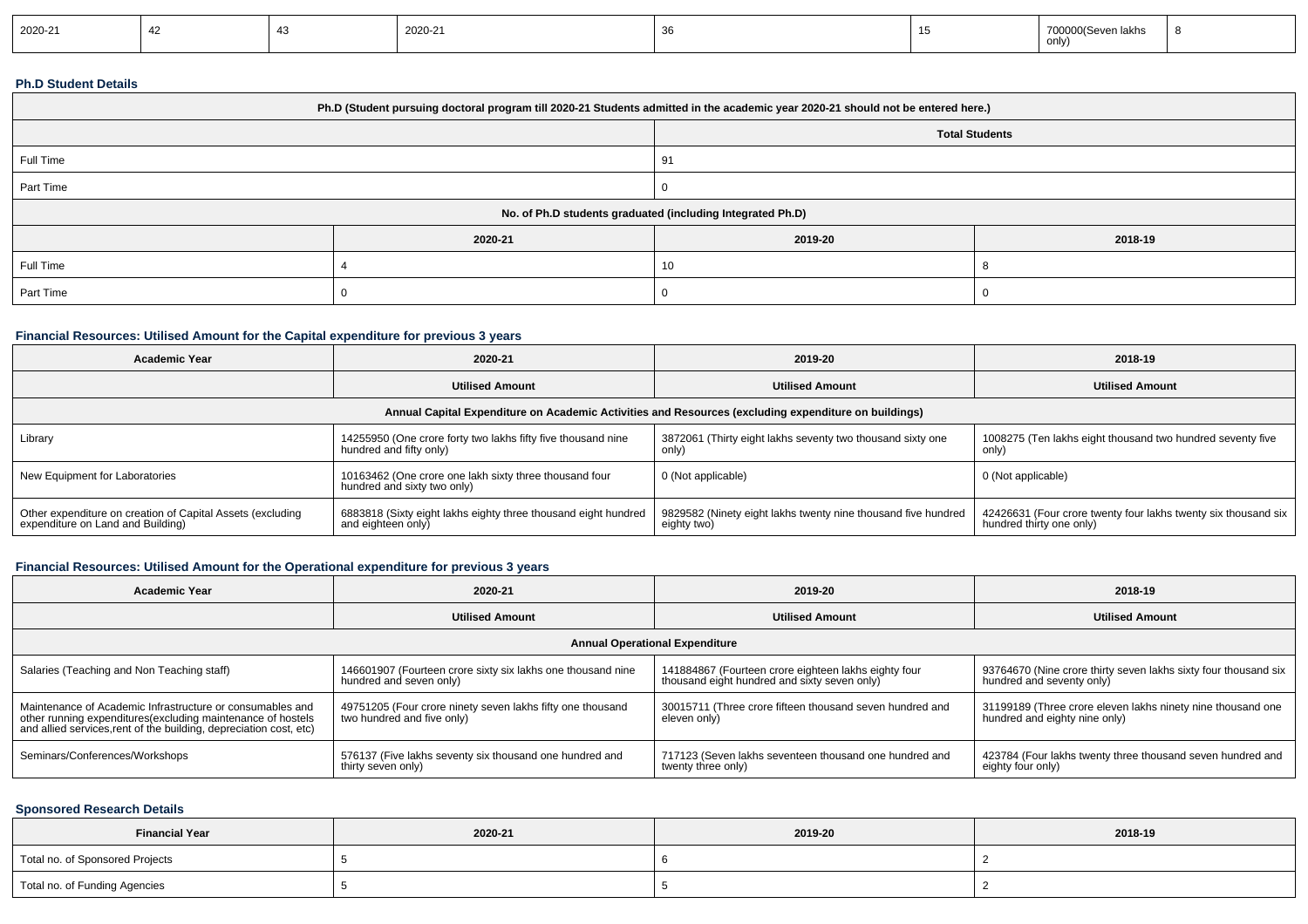| Total Amount Received (Amount in Rupees) | 7710000                               | 8150000                              | 7806000                                   |
|------------------------------------------|---------------------------------------|--------------------------------------|-------------------------------------------|
| Amount Received in Words                 | Seventy seven lakhs ten thousand only | Eighty one lakhs fifty thousand only | Seventy eight lakhs and six thousand only |

## **Consultancy Project Details**

| <b>Financial Year</b>                    | 2020-21                              | 2019-20                                | 2018-19 |
|------------------------------------------|--------------------------------------|----------------------------------------|---------|
| Total no. of Consultancy Projects        |                                      |                                        |         |
| Total no. of Client Organizations        |                                      |                                        |         |
| Total Amount Received (Amount in Rupees) | 2646000                              | 2750000                                |         |
| Amount Received in Words                 | Twenty six lakhs forty thousand only | Twenty seven lakhs fifty thousand only | Zero    |

# **PCS Facilities: Facilities of physically challenged students**

| 1. Do your institution buildings have Lifts/Ramps?                                                                                                         | Yes, more than 80% of the buildings |
|------------------------------------------------------------------------------------------------------------------------------------------------------------|-------------------------------------|
| 2. Do your institution have provision for walking aids, including wheelchairs and transportation from one building to another for<br>handicapped students? | Yes                                 |
| 3. Do your institution buildings have specially designed toilets for handicapped students?                                                                 | Yes, more than 80% of the buildings |

## **Faculty Details**

| Srno           | Name                       | Age | Designation                | Gender | Qualification | Experience (In<br>Months) | <b>Currently working</b><br>with institution? | <b>Joining Date</b> | <b>Leaving Date</b>      | <b>Association type</b> |
|----------------|----------------------------|-----|----------------------------|--------|---------------|---------------------------|-----------------------------------------------|---------------------|--------------------------|-------------------------|
| $\overline{1}$ | Dr Arup Kumar<br>Poddar    | 48  | Professor                  | Male   | Ph.D          | 276                       | Yes                                           | 05-10-2004          | $\sim$                   | Regular                 |
| $\overline{2}$ | Dr Anirban<br>Mazumder     | 51  | Professor                  | Male   | Ph.D          | 252                       | Yes                                           | 11-01-2001          | $\overline{\phantom{a}}$ | Regular                 |
| 3              | Dr Kavita Singh            | 48  | Professor                  | Female | Ph.D          | 307                       | Yes                                           | 11-11-2002          | $\sim$                   | Regular                 |
| 4              | Ms Ankita<br>Chakravarty   | 32  | <b>Assistant Professor</b> | Female | M. Phil       | 96                        | Yes                                           | 01-06-2013          | $\sim$                   | Regular                 |
| 5              | Dr Anupama Ghosal          | 44  | Associate Professor        | Female | Ph.D          | 228                       | Yes                                           | 16-05-2003          | $\sim$                   | Regular                 |
| 6              | Dr Sreenivasulu N S        | 43  | Professor                  | Male   | Ph.D          | 216                       | Yes                                           | 09-07-2007          | $\sim$                   | Regular                 |
| $\overline{7}$ | Dr TVGNS<br>Sudhakar       | 53  | Professor                  | Male   | Ph.D          | 284                       | Yes                                           | 01-05-2005          | $\sim$                   | Regular                 |
| 8              | Dr Sandeepa Bhat           | 42  | Professor                  | Male   | Ph.D          | 216                       | Yes                                           | 01-10-2004          | $\sim$                   | Regular                 |
| 9              | Dr Bikramjit De            | 53  | Associate Professor        | Male   | Ph.D          | 204                       | Yes                                           | 23-12-2004          | $\sim$                   | Regular                 |
| 10             | Mr Faisal Fasih            | 35  | <b>Assistant Professor</b> | Male   | <b>LLM</b>    | 108                       | Yes                                           | 02-08-2012          | $\sim$                   | Regular                 |
| 11             | Dr Lovely Dasgupta         | 46  | Associate Professor        | Female | Ph.D          | 204                       | Yes                                           | 01-07-2004          | $\sim$                   | Regular                 |
| 12             | Dr M P Chengappa           | 37  | <b>Assistant Professor</b> | Male   | Ph.D          | 144                       | Yes                                           | 01-07-2012          | $\sim$                   | Regular                 |
| 13             | Ms Ruchira<br>Goswami      | 48  | <b>Assistant Professor</b> | Female | M. Phil       | 240                       | Yes                                           | 29-06-2001          | $\sim$                   | Regular                 |
| 14             | Ms Sampa<br>Karmakar Singh | 39  | <b>Assistant Professor</b> | Female | <b>LLM</b>    | 120                       | Yes                                           | 01-01-2011          | $\sim$                   | Regular                 |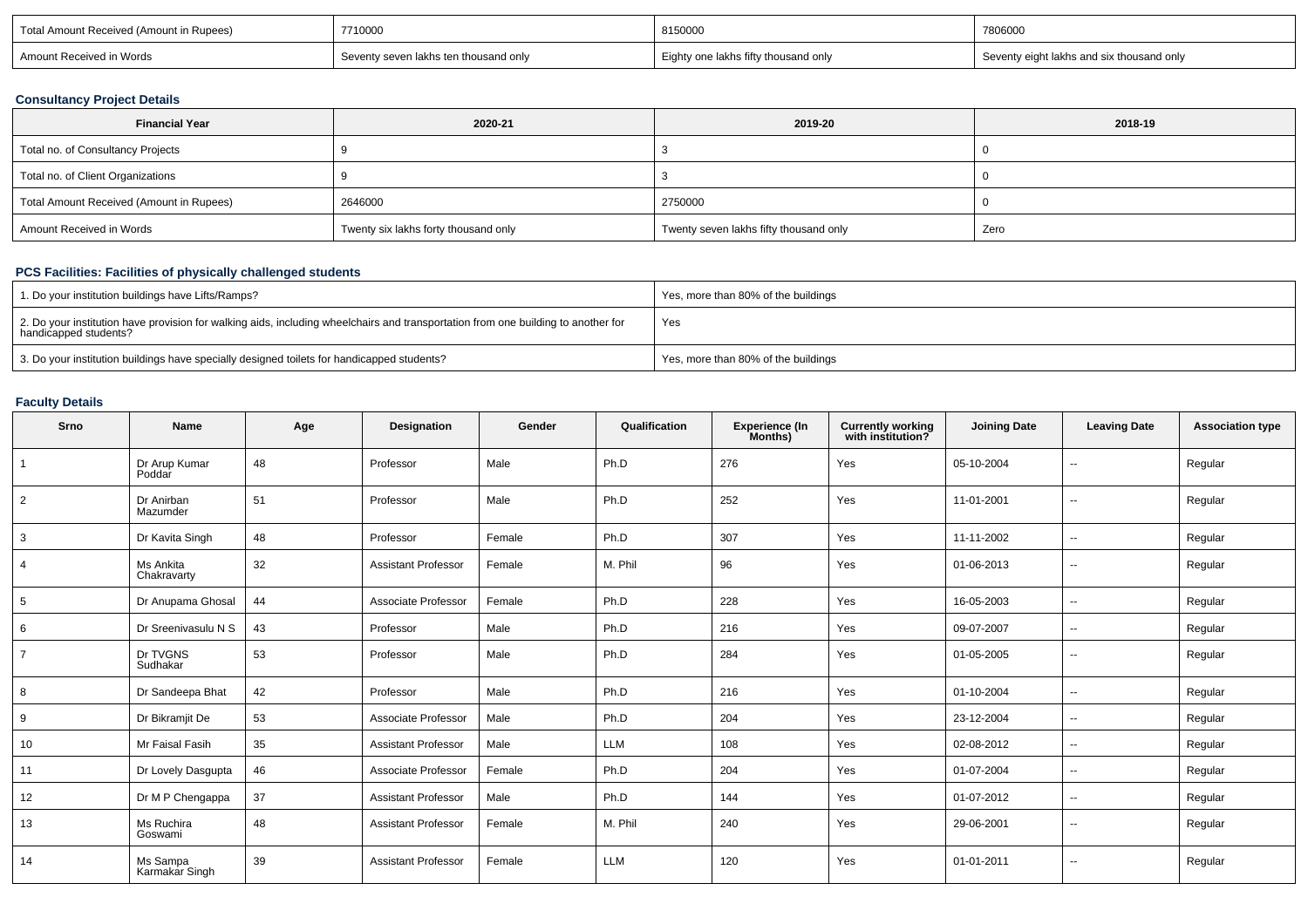| 15 | Dr Sanjay Kumar                   | 37     | <b>Assistant Professor</b>                          | Male   | Ph.D       | 168 | Yes | 01-12-2011 | $\sim$                   | Regular             |
|----|-----------------------------------|--------|-----------------------------------------------------|--------|------------|-----|-----|------------|--------------------------|---------------------|
| 16 | Dr Sanjit Kumar<br>Chakraborty    | 45     | Associate Professor                                 | Male   | Ph.D       | 192 | Yes | 10-01-2012 | --                       | Regular             |
| 17 | Dr Sarfaraz Ahmed<br>Khan         | 47     | Associate Professor                                 | Male   | Ph.D       | 228 | Yes | 15-11-2002 | $\overline{\phantom{a}}$ | Regular             |
| 18 | Dr Shameek Sen                    | 39     | <b>Assistant Professor</b>                          | Male   | Ph.D       | 180 | Yes | 02-01-2006 | $\overline{\phantom{a}}$ | Regular             |
| 19 | Dr Shouvik Kumar<br>Guha          | 36     | <b>Assistant Professor</b>                          | Male   | Ph.D       | 132 | Yes | 01-01-2011 | $\overline{\phantom{a}}$ | Regular             |
| 20 | Dr Sujata Roy                     | 44     | <b>Assistant Professor</b>                          | Female | Ph.D       | 192 | Yes | 01-04-2005 | $\overline{\phantom{a}}$ | Regular             |
| 21 | Dr Tilottama<br>Raychaudhuri      | 43     | <b>Assistant Professor</b>                          | Female | Ph.D       | 192 | Yes | 02-11-2006 | $\overline{\phantom{a}}$ | Regular             |
| 22 | Ms Vaneeta Patnaik                | 48     | <b>Assistant Professor</b>                          | Female | LLM        | 240 | Yes | 04-11-2001 | −−                       | Regular             |
| 23 | Ms Paramita<br>Dasgupta           | 38     | Lecturer                                            | Female | LLM        | 215 | Yes | 20-01-2014 | -−                       | Adhoc / Contractual |
| 24 | Ms Ankita<br>Mookherjee           | 32     | Lecturer                                            | Female | M. Phil    | 55  | Yes | 05-01-2017 | -−                       | Adhoc / Contractual |
| 25 | Mr Agnidipto<br>Tarafder          | 31     | <b>Assistant Professor</b>                          | Male   | LLM        | 54  | Yes | 01-12-2015 | -−                       | Regular             |
| 26 | Dr Manoj Kumar<br>Sinha           | 51     | Professor                                           | Male   | Ph.D       | 331 | Yes | 01-05-2006 | -−                       | Regular             |
| 27 | Mr Vijay Kishore<br>Tiwary        | 36     | <b>Assistant Professor</b>                          | Male   | <b>LLM</b> | 120 | Yes | 12-12-2017 | -−                       | Regular             |
| 28 | Mr Atul Alexander                 | 30     | <b>Assistant Professor</b>                          | Male   | <b>LLM</b> | 56  | Yes | 24-11-2017 | Ш.                       | Regular             |
| 29 | Dr Soumya Sahin                   | 40     | <b>Assistant Professor</b>                          | Male   | Ph.D       | 204 | Yes | 01-01-2014 | $\overline{\phantom{a}}$ | Regular             |
| 30 | Ms Anwesha Pal                    | 33     | Lecturer                                            | Female | LLM        | 36  | Yes | 21-07-2019 | ⊶.                       | Adhoc / Contractual |
| 31 | Mr Rites Goel                     | 30     | Lecturer                                            | Male   | LLM        | 112 | Yes | 25-10-2019 | -−                       | Adhoc / Contractual |
| 32 | Mr Surja Kanta<br>Baladhikari     | 31     | Lecturer                                            | Male   | Ph.D       | 120 | Yes | 18-07-2019 | ⊷.                       | Adhoc / Contractual |
| 33 | Ms Darshana Mitra                 | 32     | Lecturer                                            | Female | <b>LLM</b> | 142 | Yes | 15-11-2019 | ⊷.                       | Adhoc / Contractual |
| 34 | Dr Nirmal Kanti<br>Chakrabarti    | 65     | Dean / Principal /<br>Director / Vice<br>Chancellor | Male   | Ph.D       | 432 | Yes | 03-07-2019 | -−                       | Regular             |
| 35 | Dr Shambhu Prasad<br>Chakrabarty  | 43     | Other                                               | Male   | Ph.D       | 235 | Yes | 16-08-2019 | ⊷.                       | Adhoc / Contractual |
| 36 | Dr Jayanta Ghosh                  | 33     | Other                                               | Male   | Ph.D       | 60  | Yes | 27-09-2019 | н,                       | Adhoc / Contractual |
| 37 | Souvik Mukherjee                  | $37\,$ | Other                                               | Male   | LLM        | 178 | Yes | 29-09-2019 | $\sim$                   | Adhoc / Contractual |
| 38 | Justice Jyotirmay<br>Bhattacharya | 64     | Other                                               | Male   | M.A        | 432 | Yes | 01-11-2020 | ш.                       | Adhoc / Contractual |
| 39 | Dr Pinaki Ghosh                   | 55     | Other                                               | Male   | Ph.D       | 336 | Yes | 03-09-2019 | u.                       | Regular             |
| 40 | Kanchan Yadav                     | 26     | Other                                               | Female | LLM        | 12  | Yes | 07-05-2021 | Щ,                       | Adhoc / Contractual |
| 41 | Somabha<br><b>Bandopadhyay</b>    | $25\,$ | Other                                               | Female | LLM        | 6   | Yes | 04-01-2020 | $\sim$                   | Adhoc / Contractual |